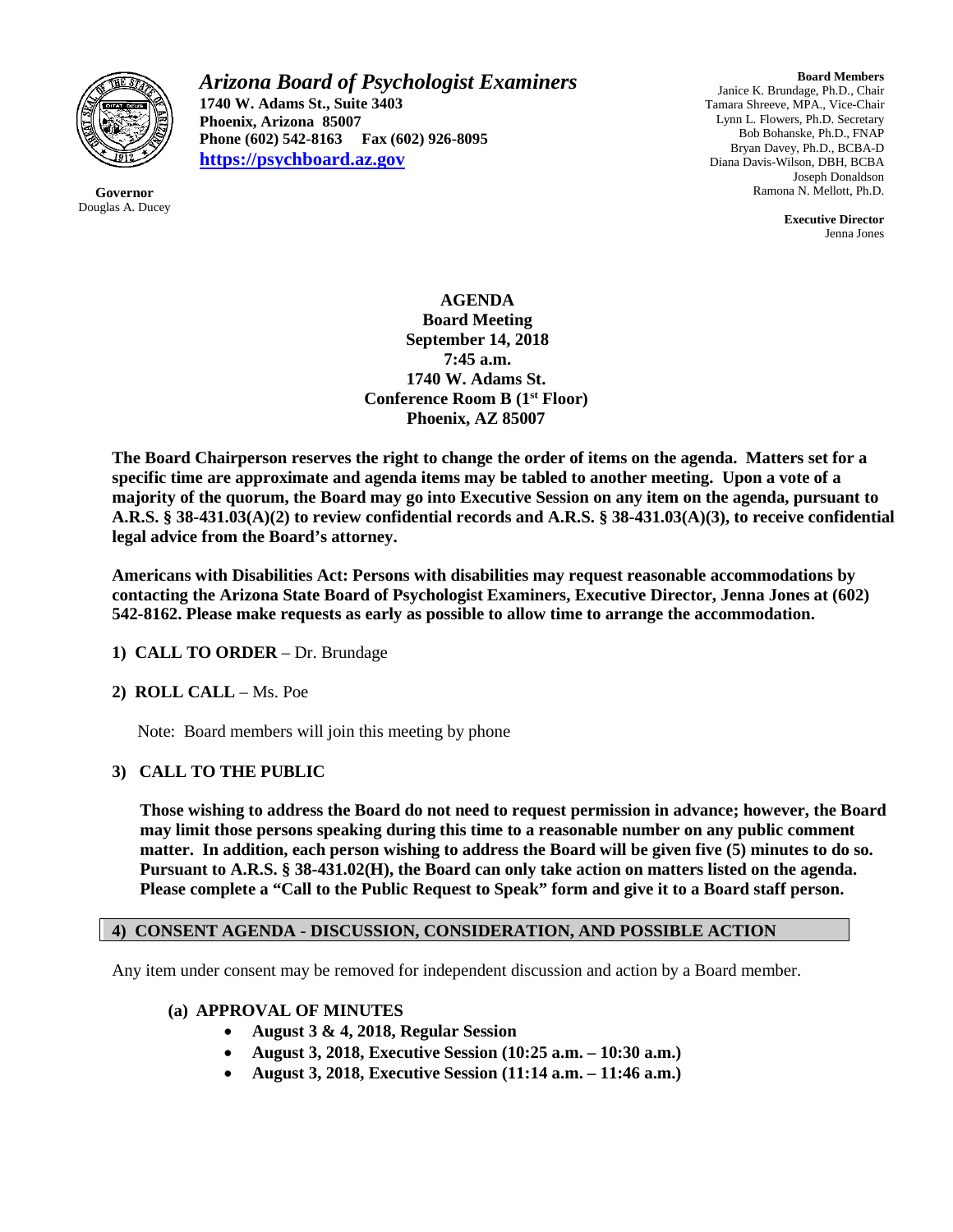### **(b) DISCUSSION/DECISION REGARDING PSYCHOLOGY APPLICATIONS**

# **i. REQUESTING APPROVAL TO SIT FOR THE EPPP ONLY**

- Asheeki Elmore, Psy.D.
- Minja Vallo, Psy.D.
- Savannah Wright, Ph.D.

## **ii. REQUESTING APPROVAL TO SIT FOR EPPP AND LICENSURE**

- Ashley Pelton, Ph.D.
- Aynsley Babinski, Psy.D.
- Laura Kerry-Henkel, Ph.D.
- Lori A. Wilson, Psy.D.
- Luke Davidiuk, Psy.D.
- Rhonda Smith, Ph.D.

## **iii. REQUESTING APPROVAL OF LICENSURE BY WAIVER**

- Alex Auerbach, Ph.D.
- Allison O'Mara, Psy.D.
- Benson G. Munyan, III, Ph.D.
- Christina Carmody, Psy.D.
- Cynthia Funes, Ph.D.
- Cyntha Pence, Psy.D.
- Janelle Thompson, Psy.D.
- John Delatorre, Psy.D.
- Maria Mangione, Psy.D.
- Ryan Maid, Psy.D.
- Shirley Yang, Psy.D.
- Stephanie Hatch, Psy.D.
- Victoria Liou-Johnson, Ph.D.
- William W. Couthran, Psy.D.

## **iv. REQUESTING APPROVAL OF LICENSURE BY CREDENTIAL**

- Brian Hartman, Psy.D.
- Jennifer Kirkland, Psy.D.

## **v. REQUESTING APPROVAL OF SUPERVISED WORK EXPERIENCE AND LICENSURE**

• Sarah Bald, Psy.D.

## **(c) DISCUSSION/DECISION REGARDING BEHAVIOR ANALYST APPLICATIONS**

- Alisha Siobhan Hall, M.Ed.
- Alyssa Marie Howell, M.Ed.
- Hilary Jean Ottaviano, M.S.
- Jennifer Vesic, M.A.
- Jessica Matus, M.A.
- Mariah Jacklynn Western, M.Ed.
- Shawnesha Wallace, M.A.
- Suzette Harrison-Morrison, M.S.
- Terri Akers, M.S.

## **(d) DISCUSSION/DECISION REGARDING BOARD MEMBER PAYMENT POLICY**